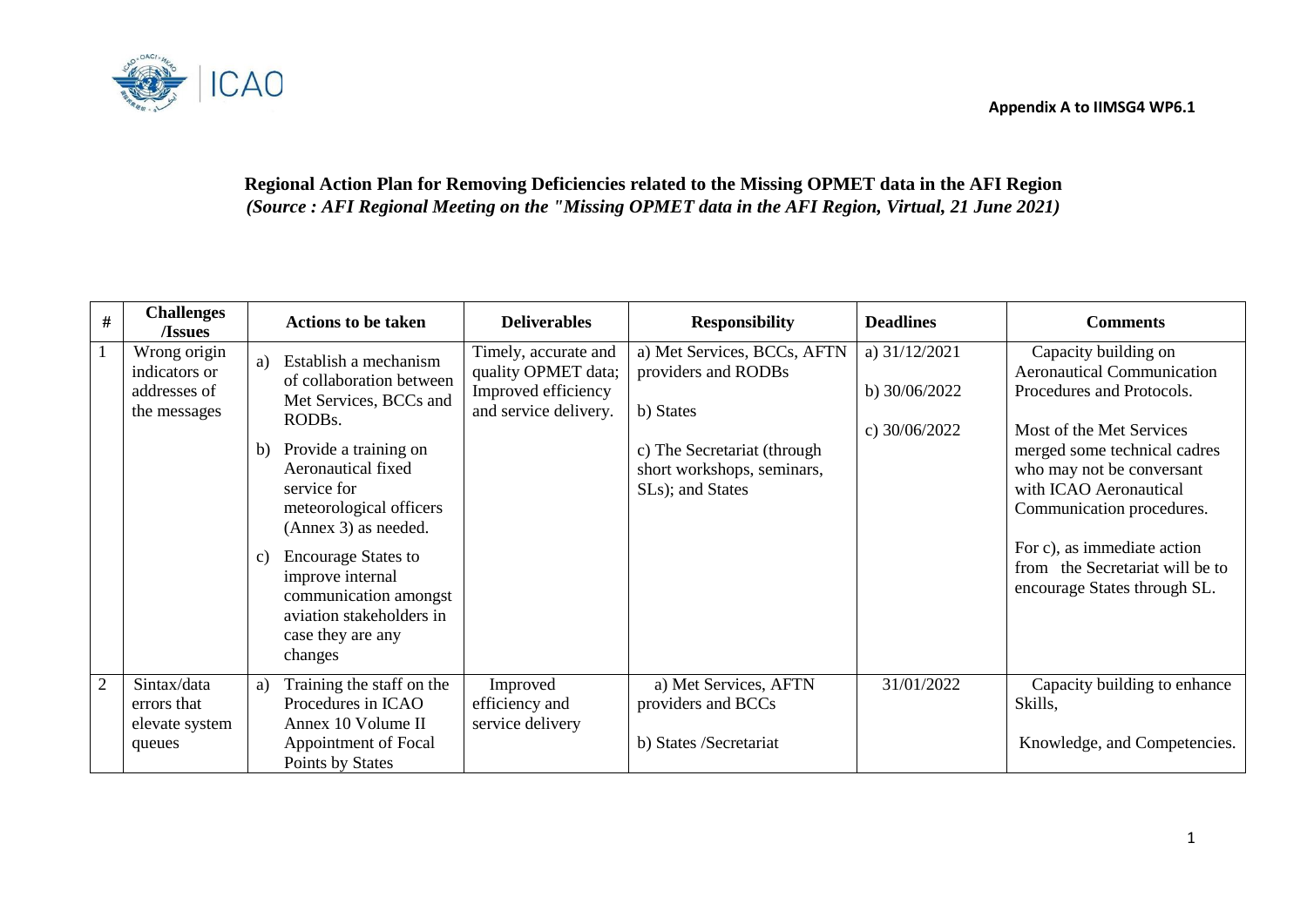

| $\#$           | <b>Challenges</b><br>/Issues                                                          | <b>Actions to be taken</b>                                                                                                                                                                                 | <b>Deliverables</b>                                                                        | <b>Responsibility</b>                                                                                       | <b>Deadlines</b> | <b>Comments</b>                                                                                                                                                                                                                                                                                                                                                                                                                                                             |
|----------------|---------------------------------------------------------------------------------------|------------------------------------------------------------------------------------------------------------------------------------------------------------------------------------------------------------|--------------------------------------------------------------------------------------------|-------------------------------------------------------------------------------------------------------------|------------------|-----------------------------------------------------------------------------------------------------------------------------------------------------------------------------------------------------------------------------------------------------------------------------------------------------------------------------------------------------------------------------------------------------------------------------------------------------------------------------|
| 3              | Changes of<br>operators<br>where most<br>States have<br>merged<br>sections            | Reinforcement of the<br>a)<br>compliance to the<br>requirements of the<br><b>ICAO OPMET</b><br>information.<br>States to ensure that the<br>b)<br>oversight function is<br>implemented.                    | Increased access to<br>/availability of<br><b>OPMET</b> data                               | Met Services, AFTN<br>providers and BCCs, States<br>(CAAs)                                                  | 31/06/2022       | Capacity building to enhance<br>Skills, Knowledge, and<br>Competencies.<br>In order to increase the<br>availability of OPMET data in<br>the AFI region, administrations<br>/organisations to ensure,<br>Service Providers re-enforce the<br>capabilities of their operators in<br>charge of OPMET bulletin<br>collection, data entry, bulletin<br>compilation, distribution and<br>storage in tandem with the<br>requirements of the ICAO<br>Annex 3 and AMBEX<br>Handbook. |
| $\overline{4}$ | Lack of<br>competency on<br>the application<br>of Annex 10<br>Volume II<br>Procedures | Training the staff on the<br>a)<br>Procedures in ICAO<br>Annex 10 Volume II<br>Assessment of staff<br>b)<br>competencies on the<br>implementation of the<br>Annex 10 Volume II and<br>Annex 3 requirements | Identify and establish<br>a database of<br>competent experts in<br>all areas in the region | Met Services, AFTN<br>providers, BCCs and RODBs,<br><b>Regional Training Centres,</b><br><b>Secretariat</b> | 30/06/2022       | Capacity building to enhance<br>Skills, Knowledge, and<br>Competencies;<br>Maintenance of skills,<br>knowledge and experience to<br>sustain continuity in various<br>expert areas.                                                                                                                                                                                                                                                                                          |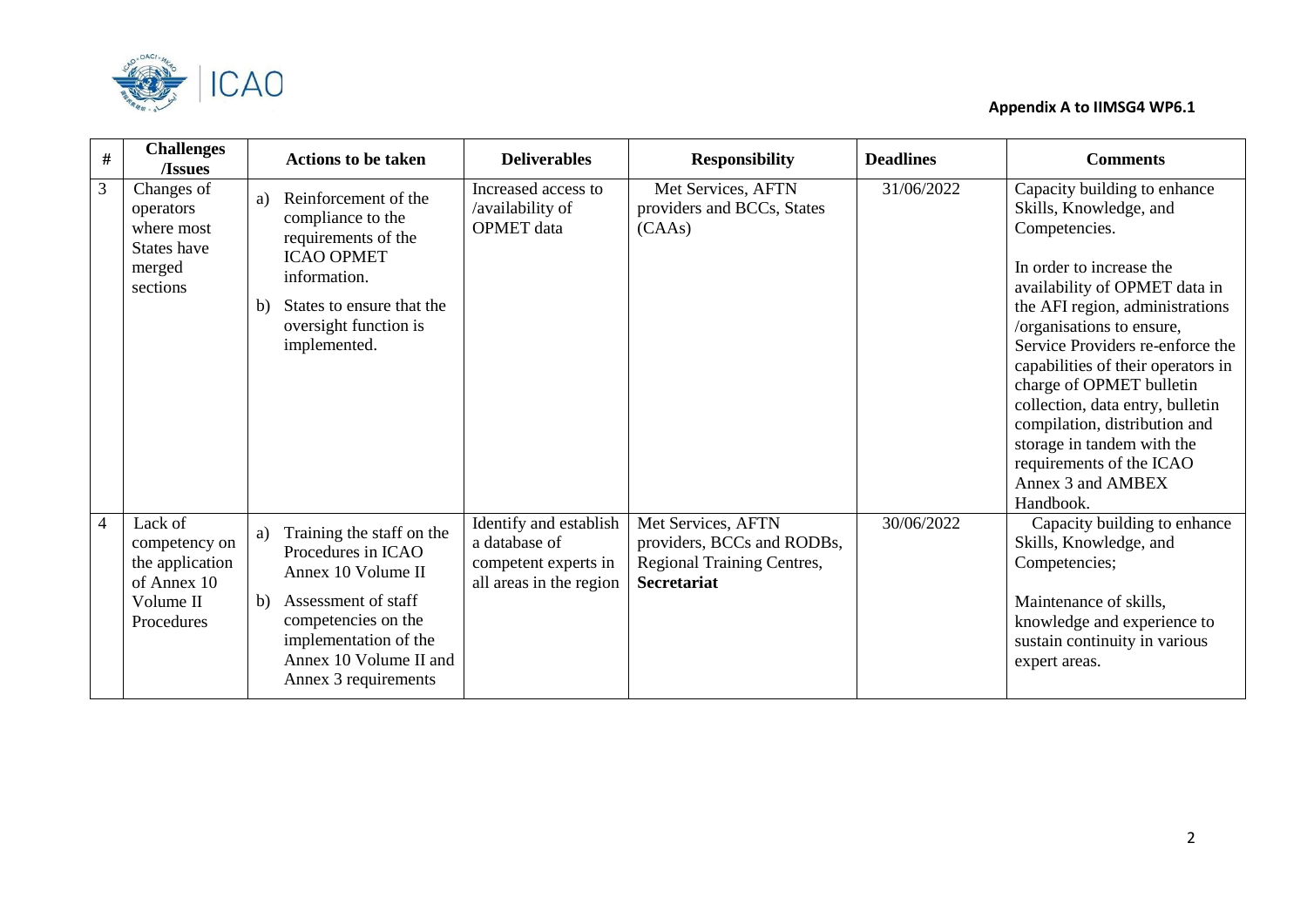

| $\#$ | <b>Challenges</b><br>/Issues                                           |                | <b>Actions to be taken</b>                                                                                                                                                                                                                                                                                                                          | <b>Deliverables</b>                                                                                                                                                                                                                                                                                                                | <b>Responsibility</b>                                                                                                                                                                                                                                | <b>Deadlines</b> | <b>Comments</b>                                                                                                                                                                                                                                                                                                                                   |
|------|------------------------------------------------------------------------|----------------|-----------------------------------------------------------------------------------------------------------------------------------------------------------------------------------------------------------------------------------------------------------------------------------------------------------------------------------------------------|------------------------------------------------------------------------------------------------------------------------------------------------------------------------------------------------------------------------------------------------------------------------------------------------------------------------------------|------------------------------------------------------------------------------------------------------------------------------------------------------------------------------------------------------------------------------------------------------|------------------|---------------------------------------------------------------------------------------------------------------------------------------------------------------------------------------------------------------------------------------------------------------------------------------------------------------------------------------------------|
| 5    | Lack of direct<br>connectivity<br>(Circuit or link)<br>unavailability) | a)<br>b)       | Identify the redundant<br>links in the region and<br>where there is a need of<br>new links.<br>Identify the unavailable<br>links in the AFI<br>regionc) Review the<br><b>ICAO Rooting Directory</b><br>between States                                                                                                                               | Increased access to<br>OPMET data and<br>reporting                                                                                                                                                                                                                                                                                 | a), b) Communication Centres<br>(Brazzaville, O.R. Tambo,<br>Dakar and Nairobi); MET<br>Services, BCCs and RODBsc)<br>States (BCCs, NOCs),<br>Secretariat                                                                                            | 31/07/2022       | Ensure seamless distribution<br>and sharing of OPMET data<br>with MWOs, BCCs and<br>RODBs:<br>This is in<br>compliance to the requirements<br>of AMBEX Scheme;<br>AFTN providers to ensure<br>dedicated and an<br>uninterruptable AFTN link<br>between Met Services, BCCs<br>and RODBs. This will improve<br>data quality and reception<br>times. |
| 6    | Lack of<br>collaboration<br>between States                             | a)<br>b)<br>c) | States/Organisations<br>make bilateral and<br>multilateral<br>arrangements to<br>investigate<br>unavailability of the<br><b>OPMET</b> bulletins and<br>take appropriate<br>remedial measures.<br>Report on the<br>availability of OPMET<br>data must be<br>disseminated to States<br>by RODBs and BCCs.<br>Establish a team,<br>composed of Nairobi | Actual situation on<br>the OPMET data<br>distribution, states<br>capacity, competency<br>levels, SWOT<br>Analysis and<br>recommendations.<br>This promotes<br>ICAO's efforts to<br>resolve unavailability<br>of OPMET data<br>brought to light<br>through ICAO's<br>safety oversight<br>audits, as well as<br>other safety related | a) MET Service Providers,<br>RODBs, BCCs,<br>Secretariat (to facilitate<br>the communication)<br>b) RODBs, BCCs, CAAs,<br>Secretariat (for link<br>between States)<br>Nairobi, Pretoria,<br>$\mathbf{c}$ )<br>ASECNA, Secretariat (to<br>coordinate) | 10/09/2021       | Enhance collaboration among<br>states to enable sharing of<br>challenges /solutions and<br>emerging issues;<br>This will enable identification<br>of gaps and deviancies and<br>propose remedial measures for<br>efficient service delivery.                                                                                                      |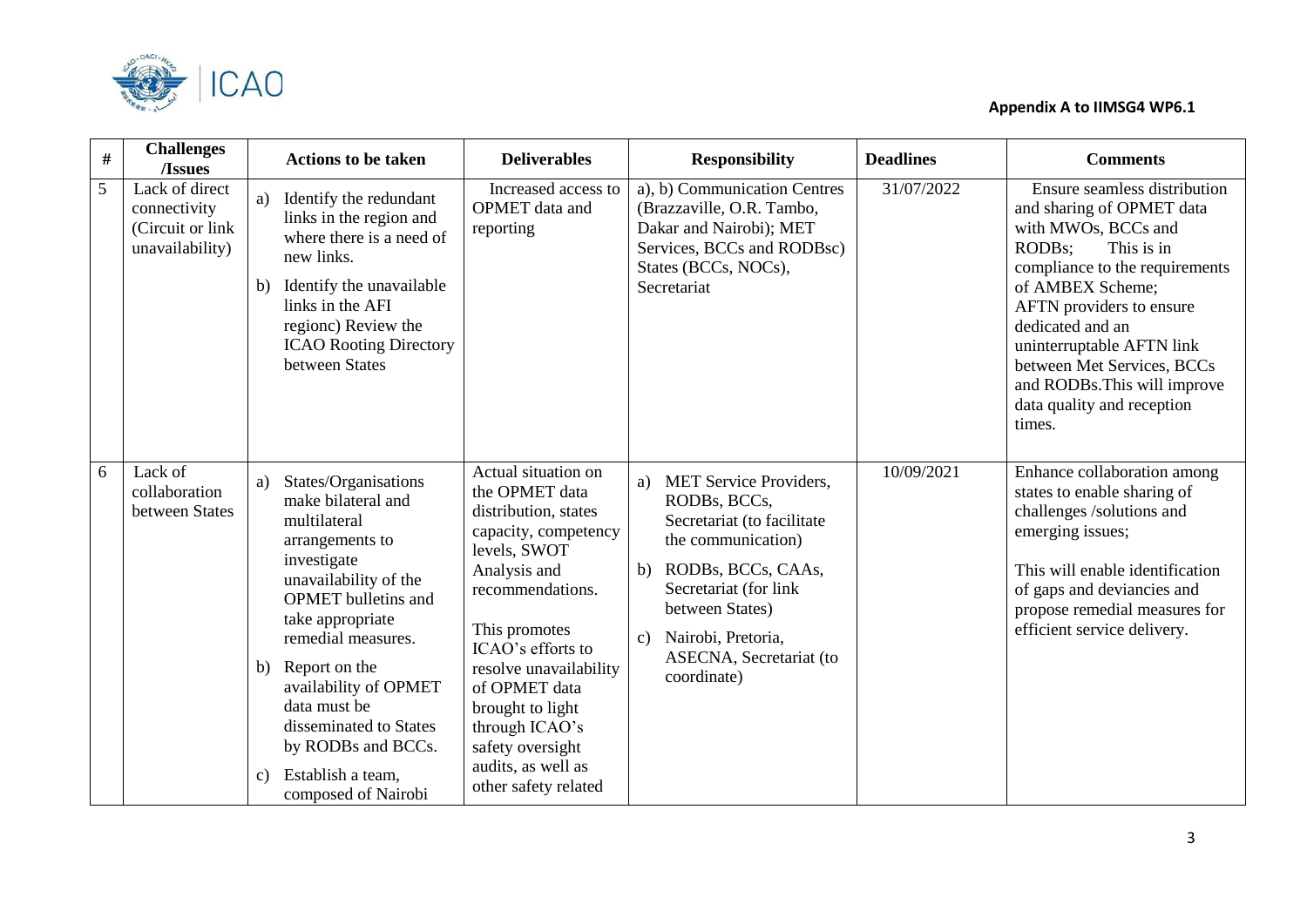



| $\#$           | <b>Challenges</b><br>/Issues                              | <b>Actions to be taken</b>                                                                                                                                                                                                                                                                                                                                                                | <b>Deliverables</b>                                                                                                                                              | <b>Responsibility</b>                                                                                                                                                                           | <b>Deadlines</b>               | <b>Comments</b>                                         |
|----------------|-----------------------------------------------------------|-------------------------------------------------------------------------------------------------------------------------------------------------------------------------------------------------------------------------------------------------------------------------------------------------------------------------------------------------------------------------------------------|------------------------------------------------------------------------------------------------------------------------------------------------------------------|-------------------------------------------------------------------------------------------------------------------------------------------------------------------------------------------------|--------------------------------|---------------------------------------------------------|
|                |                                                           | (MET (1), AFTN (1)),<br>Pretoria (MET(1),<br>$(AFTN(1))$ and<br>ASECNA (MET(2),<br>$AFTN(3)$ , be<br>established to undertake<br>investigations, education<br>and create awareness for<br>the states, for a period of<br>$\sin(6)$ months, on the<br>importance of<br>availability of the<br><b>OPMET</b> data. This team<br>will be composed of<br>Meteorological and<br>BCCs personnel. | objectives.<br>Increased<br>compliance of States<br>with their obligations<br>under the Chicago<br>Convention with<br>respect to Annex 3<br>and Annex 10 Vol II. |                                                                                                                                                                                                 |                                |                                                         |
| $\overline{7}$ | Training of the<br>data entry and<br>operational<br>staff | Specific workshop on<br>a)<br>data entry targeting<br>operational personnel.<br>Formal training on data<br>b)<br>entry of operational<br>staff.                                                                                                                                                                                                                                           | Increased access to<br>OPMET data and<br>reporting                                                                                                               | Met Services, AFTN<br>a)<br>providers and BCCs,<br>RODBs, Secretariat (to<br>support)<br><b>States, Regional Training</b><br>$\mathbf{b}$<br>Centre (Pretoria, Nairobi,<br>EAMAC (Niger), Egypt | a) 31/01/2022<br>b) 31/07/2022 | Capacity building in data entry<br>and quality control. |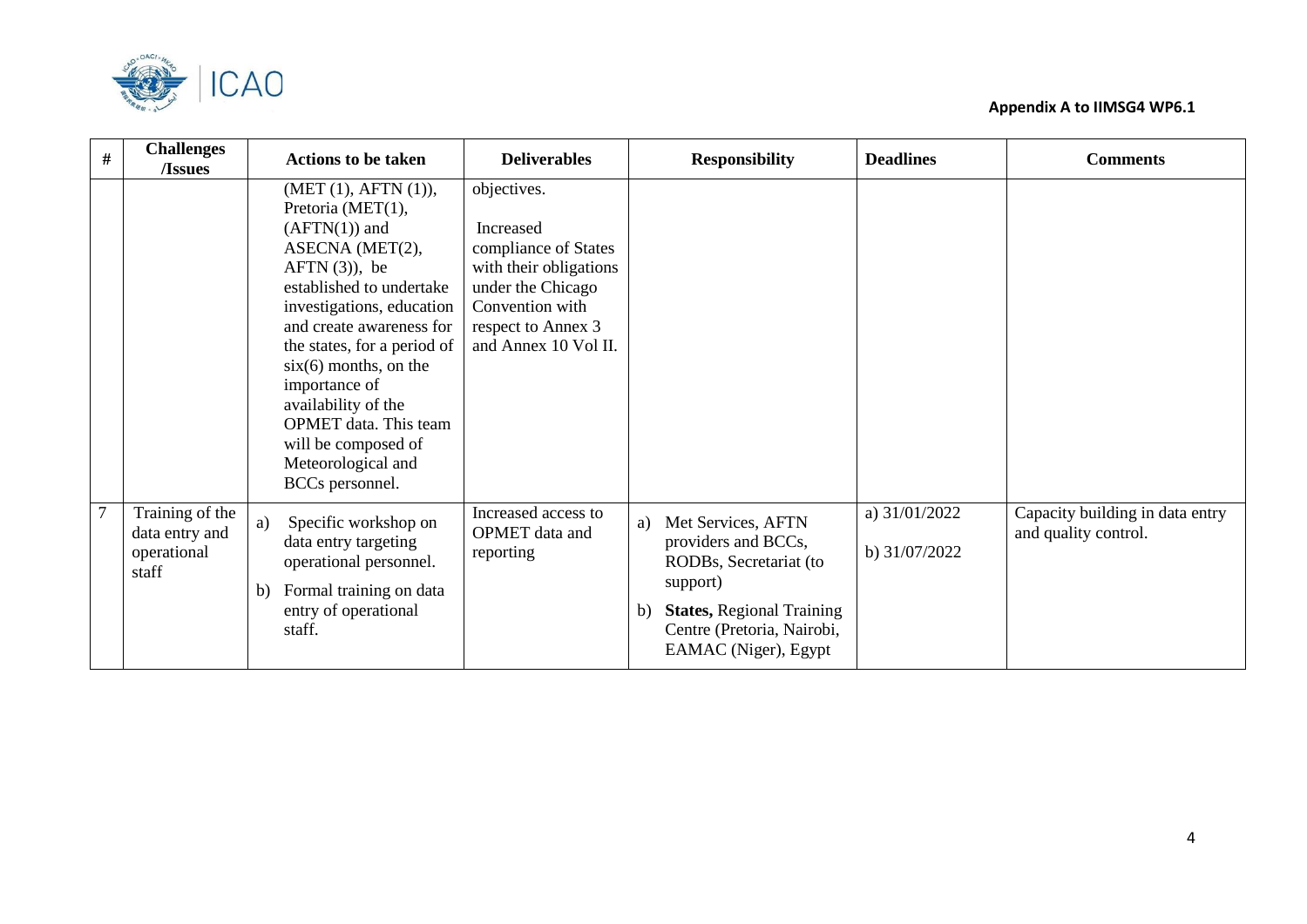

| $\#$ | <b>Challenges</b><br>/Issues                                                                              | <b>Actions to be taken</b>                                                                                                                                                                                                                                                                                                                                                | <b>Deliverables</b>                                                                                                                                                                                | <b>Responsibility</b>                                                                                                                                                                         | <b>Deadlines</b> | <b>Comments</b>                                                                                         |
|------|-----------------------------------------------------------------------------------------------------------|---------------------------------------------------------------------------------------------------------------------------------------------------------------------------------------------------------------------------------------------------------------------------------------------------------------------------------------------------------------------------|----------------------------------------------------------------------------------------------------------------------------------------------------------------------------------------------------|-----------------------------------------------------------------------------------------------------------------------------------------------------------------------------------------------|------------------|---------------------------------------------------------------------------------------------------------|
| 8    | Improved<br>collaboration<br>between the<br>Collection<br>centres, the<br><b>BCCs</b> and<br><b>RODBs</b> | a) Implementation of<br>procedures to mitigate lack<br>and loss of OPMET<br>messages.<br>b) BCC's and RODBs<br>should issue METNO<br>procedures.<br>c) Encourage States to issue<br>AICs, NOTAMs and letters<br>to inform their collection<br>and data entry centres on<br>their collective addressing<br>procedures, e.g. changes of<br>aerodrome location<br>indicator. | Continuous<br>availability of<br>OPMET data and<br>timely dissemination                                                                                                                            | Met Services, AFTN<br>a)<br>providers, BCCs and<br>RODBs.<br>b) Met Services, AFTN<br>providers, BCCs and<br>RODBs.<br>States, BCCs, RODBs,<br>$\mathcal{C}$ )<br>Secretariat (to coordinate) | 30/09/2021       | Conformity to the requirements<br>of Annex 3 and AMBEX<br>Scheme.                                       |
| 9    | Bench marking<br>between states.                                                                          | States are encouraged to<br>conduct Bench marking<br>amongst themselves to<br>compare notes that will<br>enhance service delivery.                                                                                                                                                                                                                                        | A uniform and<br>sustainable level of<br>OPMET data<br>availability which<br>should be at least<br>equal to the<br>international<br>requirements has<br>been established for<br>the African Region | States, the Secretariat                                                                                                                                                                       | 30/06/2022       | Bench marking to learn/share<br>experiences. This is key to<br>service delivery for any<br>Organization |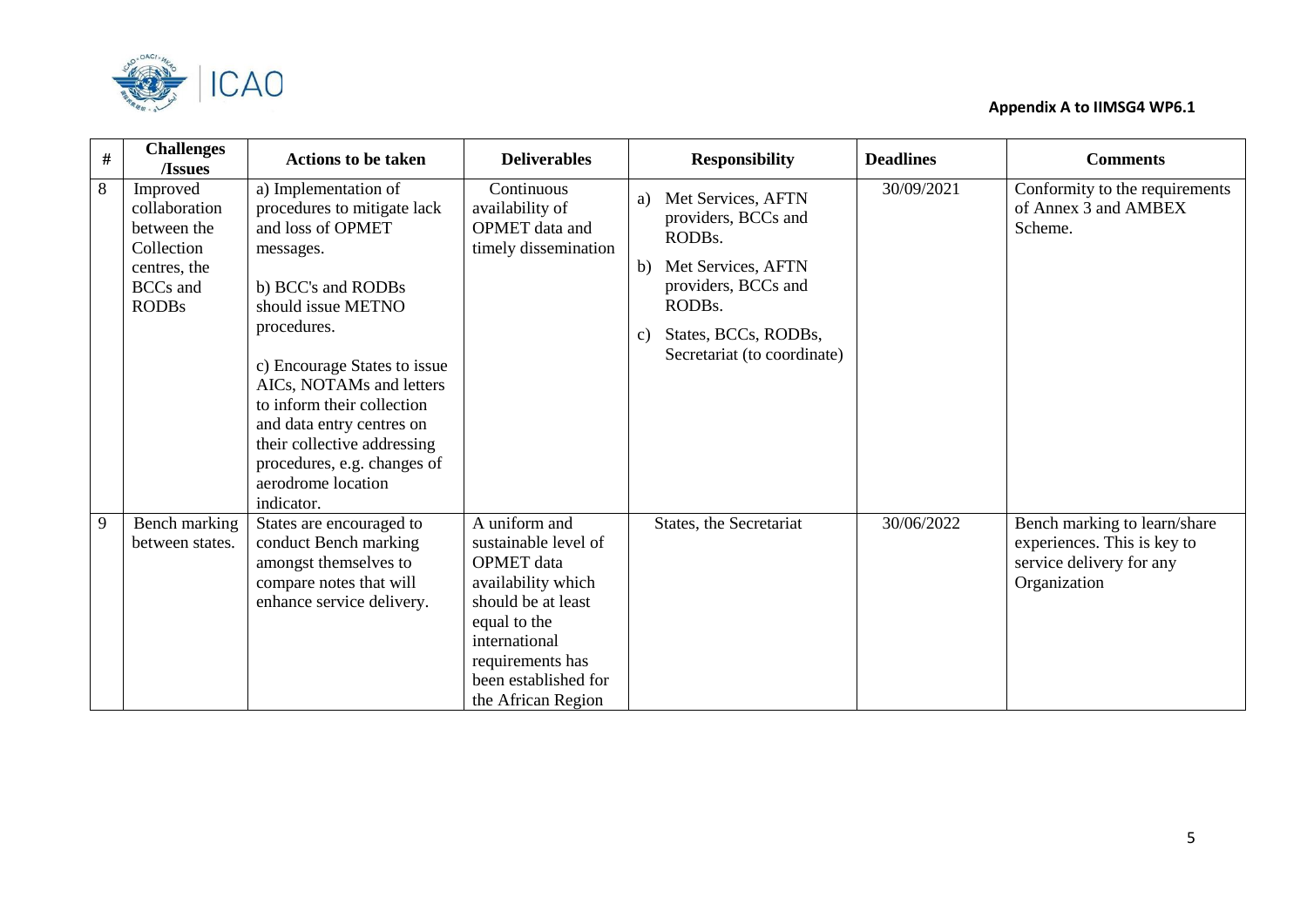

| #  | <b>Challenges</b><br>/Issues                                                                              | <b>Actions to be taken</b>                                                                                                                                                                                                                                                                                                  | <b>Deliverables</b>                                                                                                                                                                                                                                                                                                                                                             | <b>Responsibility</b>                          | <b>Deadlines</b>                     | <b>Comments</b>                                                                                                                                                                                                                                                                                                                                         |
|----|-----------------------------------------------------------------------------------------------------------|-----------------------------------------------------------------------------------------------------------------------------------------------------------------------------------------------------------------------------------------------------------------------------------------------------------------------------|---------------------------------------------------------------------------------------------------------------------------------------------------------------------------------------------------------------------------------------------------------------------------------------------------------------------------------------------------------------------------------|------------------------------------------------|--------------------------------------|---------------------------------------------------------------------------------------------------------------------------------------------------------------------------------------------------------------------------------------------------------------------------------------------------------------------------------------------------------|
| 10 | Peer audit by<br><b>AFI</b> states<br>/Lack of Fact<br>Finding<br>Technical<br>Teams within<br>AFI region | ICAO /WMO to identify<br>a)<br>States/Organizations that<br>can provide assistance to<br>recipient States.<br>ICAO to set up a team to<br>b)<br>conduct peer audits in<br>AFI states to engage the<br>Administrations and<br>ANSPs.<br>ICAO to coordinate with<br>$\mathcal{C}$ )<br>WMO to assist the<br>recipient States. | Promotes ICAO's<br>efforts to resolve<br>unavailability of<br><b>OPMET</b> data brought<br>to light through<br>ICAO's safety<br>oversight audits, as<br>well as other safety<br>related objectives.<br>The review reports<br>submitted to the<br>concerned Met<br>Service and AFTN<br>provider who will<br>develop the<br>corrective/preventive<br>action plans<br>accordingly. | <b>States</b><br><b>ICAO</b><br><b>WMO</b>     | a), c) $31/12/2021$<br>b) 30/09/2021 | Peer Audits in AFI region is in<br>line with the requirements of<br>ISO 9001: 2015 on Quality<br>Management System.<br>This should be in line with<br>ICAOs "no country left behind"<br>and all States have access to the<br>significant socio-economic<br>benefits of safe and reliable air<br>transport through available and<br>reliable OPMET data. |
| 11 | Updating of<br>the AMBEX<br>Scheme                                                                        | ICAO to liaise with the PTC<br>of IIM/SG MET Project 2<br>(Senegal) to invite the<br>Experts Team to assist the<br>Project team with the update<br>of the AFI AMBEX<br>Handbook                                                                                                                                             | All amendments and<br>changes shall be<br>accommodated and<br>updated within the<br>AMBEX scheme.                                                                                                                                                                                                                                                                               | The Secretariat<br><b>IIM/SG MET Project 2</b> | 31/08/2022                           | <b>Updated AMBEX Scheme</b><br>aligned to the amendments in<br>the Annex 3.<br>Work to commence at the next<br><b>IIM/SG MET Project 2 Meeting</b>                                                                                                                                                                                                      |